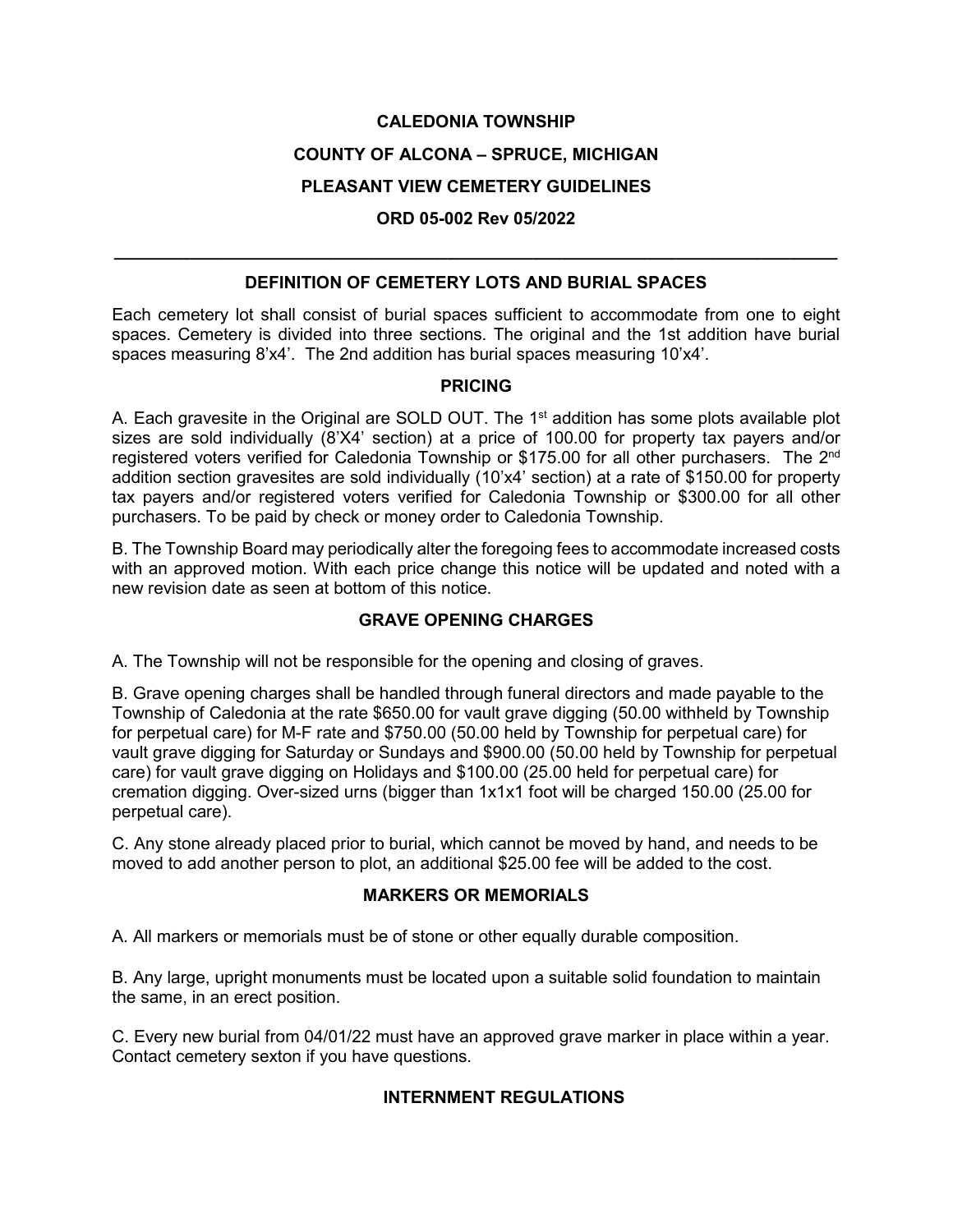A. Only one person may be buried in a burial space except for one parent and infant, or two children buried at the same time, remains of two (2) cremated bodies, or one person and a cremated body if buried at the same time. Only one headstone may be used on each burial space.

B. The appropriate permit for the burial space involved, together with appropriate identification of the person to be buried therein, where necessary, shall be presented to the Sexton prior to interment. The undertaker shall furnish the Sexton with a death certificate and burial location.

C. All graves shall be in an orderly and neat appearing manner within the confines of the burial space involved.

D. Every non-cremation burial will require a vault. Every cremation burial will require an urn. Except is to religious beliefs such as Jewish Law/Faith.

#### **GROUND MAINTENANCE**

A. No trees/bushes shall be planted. Flowers may be planted at owner's risk.

B. The Caledonia Township Board reserves the right to remove or trim any tree, plant, or shrub located within the cemetery in the interest of maintaining appearance and the use of the cemetery and surrounding plots.

C. The Caledonia Township Board shall have the right and authority to remove and dispose of any and all growth, emblems, displays or containers therefore, that through decay, deterioration, damage or otherwise, become unsightly, a source of litter, or a maintenance problem.

D. Mounds, which hinder the free use of a lawn mower or other gardening apparatus, are prohibited.

E. All refuse of any kind or nature including dried flowers, wreaths, papers, and flower containers, among others, must be removed and disposed of properly.

F. Artificial, cut or plotted flowers, wreathes, and grave blankets are permissible. Grave blankets can be affixed after October 1st and must be removed by May 1st.

G. Future permanent retaining walls are prohibited.

#### **RECORDS**

The Sexton shall maintain records concerning all burials, and or burial permits, separate and apart from and records of the Township, and the same shall be open to public inspection at all reasonable business hours.

#### **CEMETERY HOURS**